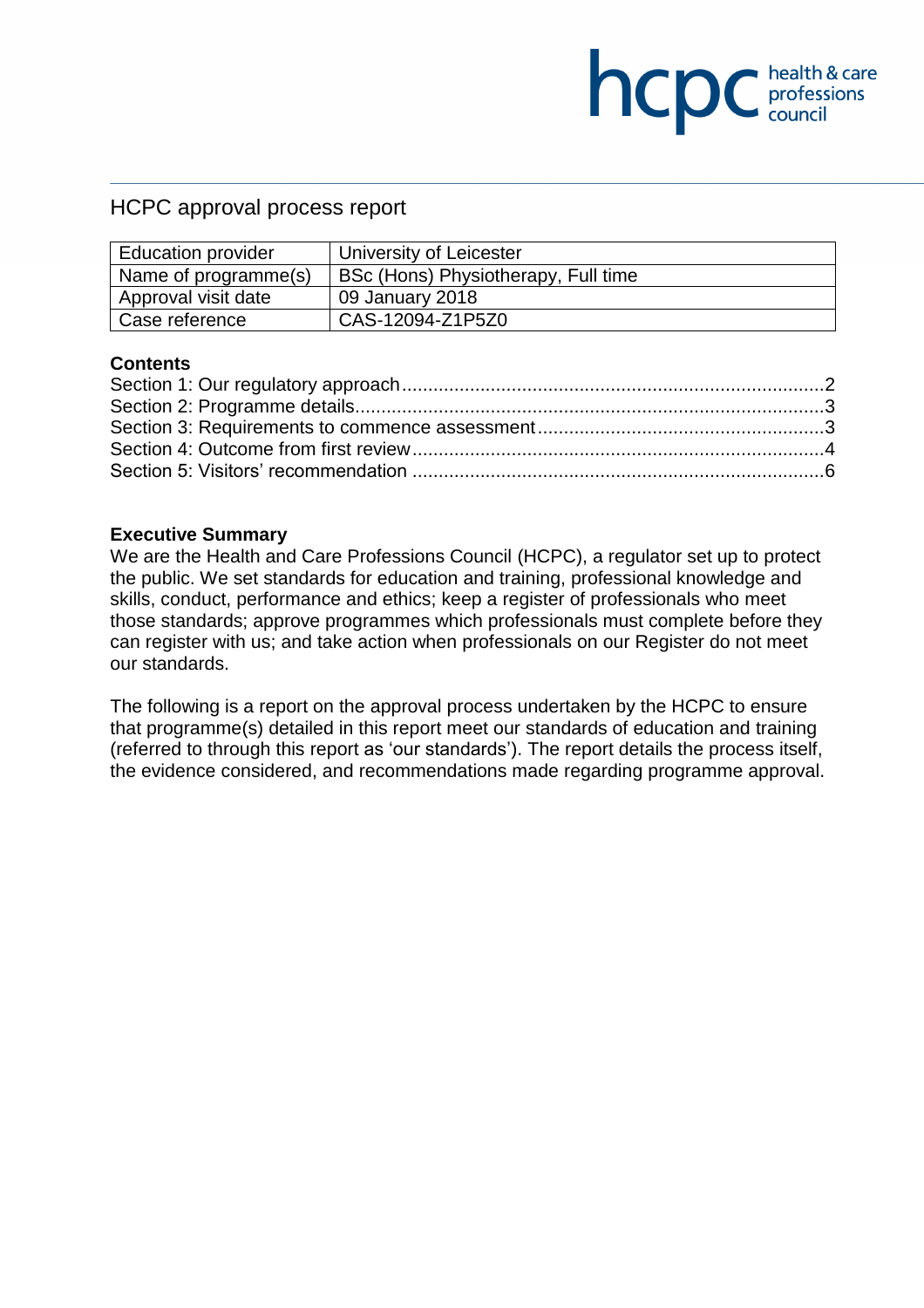# Section 1: Our regulatory approach

### **Our standards**

We approve programmes that meet our education standards, which ensure individuals that complete the programmes meet proficiency standards. The proficiency standards set out what a registrant should know, understand and be able to do when they complete their education and training. The education standards are outcome focused, enabling education providers to deliver programmes in different ways, as long as individuals who complete the programme meet the relevant proficiency standards.

Programmes are normally approved on an open-ended basis, subject to satisfactory engagement with our monitoring processes. Programmes we have approved are listed on our website.

### **How we make our decisions**

We make independent evidence based decisions about programme approval. For all assessments, we ensure that we have profession specific input in our decision making. In order to do this, we appoint partner visitors to undertake assessment of evidence presented through our processes. The visitors make recommendations to the Education and Training Committee (ETC). Education providers have the right of reply to the recommendation of the visitors, inclusive of conditions and recommendations. If an education provider wishes to, they can supply 'observations' as part of the process.

The ETC make decisions about the approval and ongoing approval of programmes. In order to do this, they consider recommendations detailed in process reports, and any observations from education providers (if submitted). The Committee meets in public on a regular basis and their decisions are available to view on our website.

### **HCPC panel**

We always appoint at least one partner visitor from the profession (inclusive of modality and / or entitlement, where applicable) with which the assessment is concerned. We also ensure that visitors are supported in their assessment by a member of the HCPC executive team. Details of the HCPC panel for this assessment are as follows:

| lan Hughes           | Lay                       |
|----------------------|---------------------------|
| <b>Anthony Power</b> | Physiotherapist           |
| Kathryn Heathcote    | Physiotherapist           |
| Shaista Ahmad        | HCPC executive            |
| Tamara Wasylec       | HCPC executive (observer) |

### **Other groups involved in the approval visit**

There were other groups in attendance at the approval visit as follows. Although we engage in collaborative scrutiny of programmes, we come to our decisions independently.

| <b>Bob Norman</b>  | Independent chair<br>(supplied by the education<br>provider) | University of Leicester                      |
|--------------------|--------------------------------------------------------------|----------------------------------------------|
| Sergio Gonzalez    | Secretary (supplied by the<br>education provider)            | University of Leicester                      |
| <b>Katy Baines</b> | <b>CSP Education Advisor</b>                                 | <b>Chartered Society of</b><br>Physiotherapy |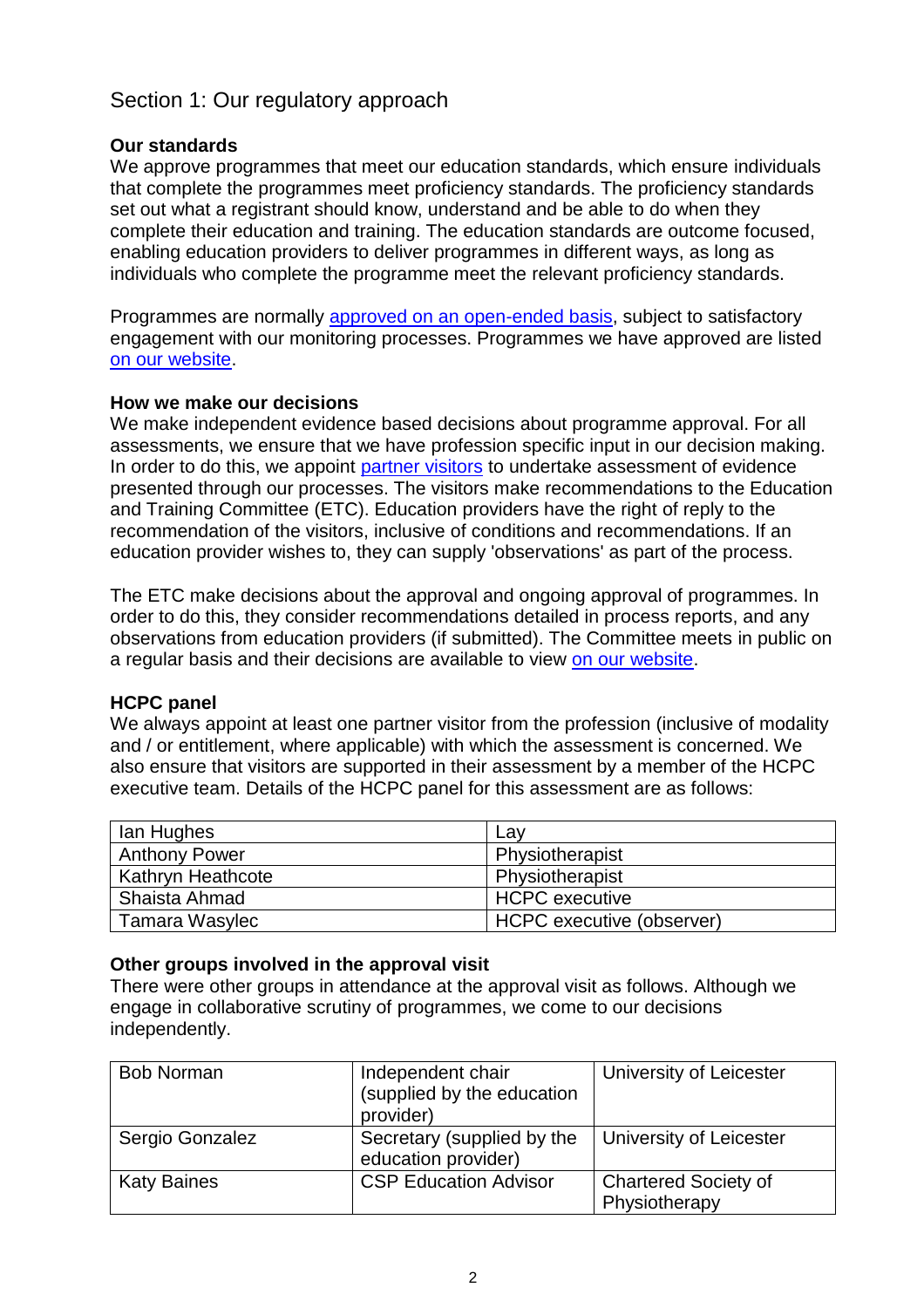| Nina Paterson    | <b>CSP Education</b> | <b>Chartered Society of</b> |
|------------------|----------------------|-----------------------------|
|                  | Representative       | Physiotherapy               |
| Isabella Oyelade | <b>CSP Education</b> | <b>Chartered Society of</b> |
|                  | Representative       | Physiotherapy               |

## Section 2: Programme details

| Programme name               | <b>BSc (Hons) Physiotherapy</b> |
|------------------------------|---------------------------------|
| Mode of study                | FT (Full time)                  |
| Profession                   | Physiotherapist                 |
| <b>Proposed First intake</b> | 01 October 2018                 |
| Maximum learner cohort       | Up to $50$                      |
| Intakes per year             |                                 |
| Assessment reference         | APP01769                        |

We undertook this assessment of a new programme proposed by the education provider via the approval process. This involves consideration of documentary evidence and an onsite approval visit, to consider whether the programme meet our standards for the first time.

## Section 3: Requirements to commence assessment

In order for us to progress with approval and monitoring assessments, we require certain evidence and information from education providers. The following is a list of evidence that we asked for through this process, and whether that evidence was provided. Education providers are also given the opportunity to include any further supporting evidence as part of their submission. Without a sufficient level of evidence, we need to consider whether we can proceed with the assessment. In this case, we decided that we were able to undertake our assessment with the evidence provided.

| <b>Required documentation</b>                       | <b>Submitted</b>            |
|-----------------------------------------------------|-----------------------------|
| Programme specification                             | Yes                         |
| Module descriptor(s)                                | Yes                         |
| Handbook for learners                               | Yes                         |
| Handbook for practice based learning                | Yes                         |
| Completed education standards                       | Yes                         |
| mapping document                                    |                             |
| Completed proficiency standards mapping             | Yes                         |
| document                                            |                             |
| Curriculum vitae for relevant staff                 | Yes                         |
| External examiners' reports for the last two years, | Not Required. This          |
| if applicable                                       | information is not required |
|                                                     | because this is a new       |
|                                                     | programme.                  |

We also expect to meet the following groups at approval visits:

| <b>Group</b>                               | <b>Met</b> |
|--------------------------------------------|------------|
| Learners                                   | Yes        |
| Senior staff                               | Yes        |
| Practice education providers and educators | Yes        |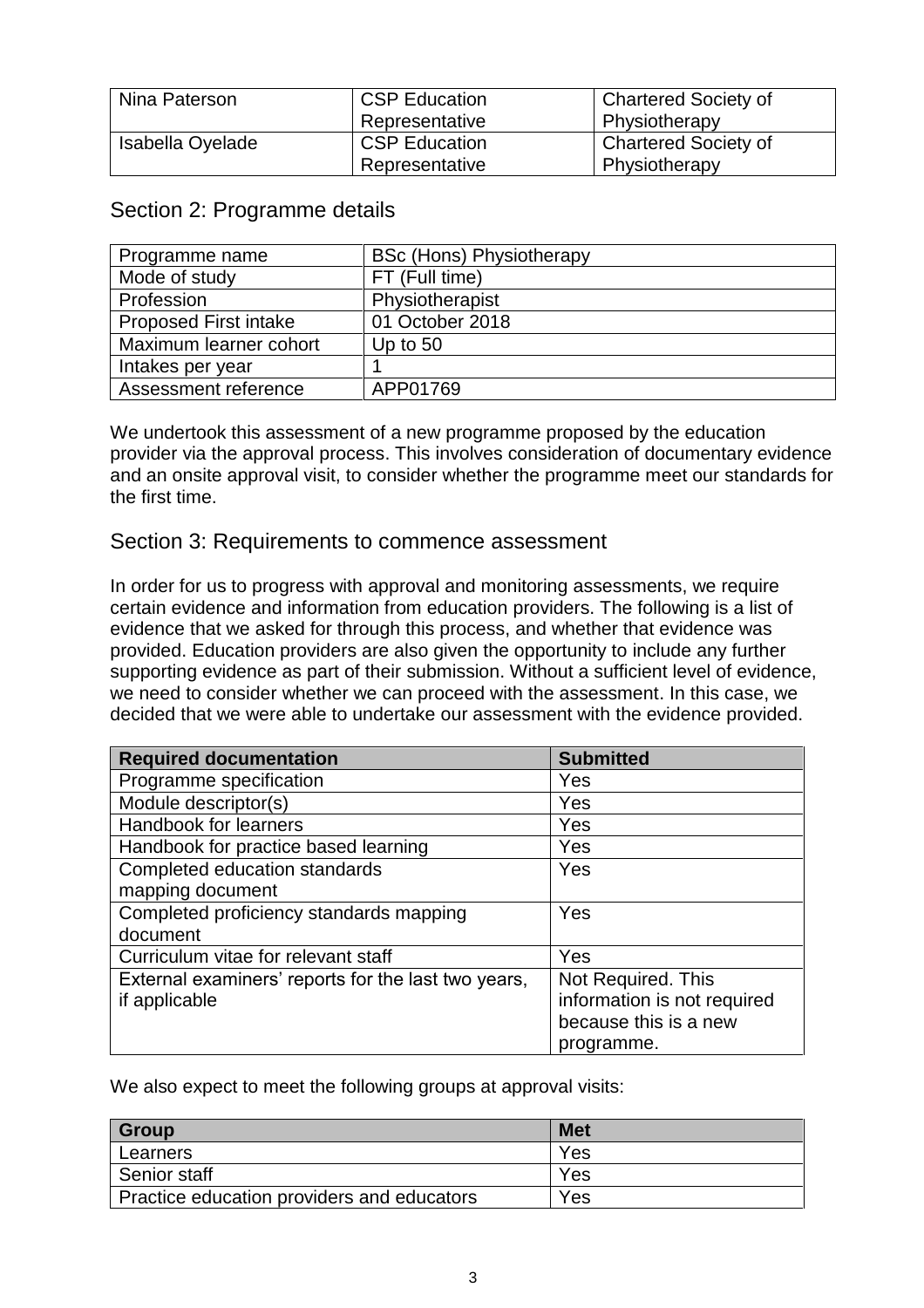| Service users and carers (and / or their | Yes |
|------------------------------------------|-----|
| representatives)                         |     |
| Programme team                           | Yes |
| <b>Facilities and resources</b>          | Yes |

Section 4: Outcome from first review

## **Recommendation of the visitors**

In considering the evidence provided by the education provider as part of the initial submission and at the approval visit, the visitors recommend that there was insufficient evidence to demonstrate that our standards are met at this time, but that the programme(s) should be approved subject to the conditions noted below being met.

### **Conditions**

Conditions are requirements that must be met before programmes can be approved. We set conditions when there is insufficient evidence that standards are met. The visitors were satisfied that a number of the standards are met at this stage. However, the visitors were not satisfied that there is evidence that demonstrates that the following standards are met, for the reasons detailed below.

We expect education providers to review the issues identified in this report, decide on any changes that they wish to make to programmes, and then provide any further evidence to demonstrate how they meet the conditions. We set a deadline for responding to the conditions of 07 March 2018.

### **2.1 The admissions process must give both the applicant and the education provider the information they require to make an informed choice about whether to take up or make an offer of a place on a programme.**

**Condition:** The education provider must ensure that appropriate information about the programme is provided to potential applicants, allowing them to make an informed decision about taking up a place on a programme.

**Reason:** The visitors noted from the programme documentation that information regarding the entry requirements, selection process, associated costs of studying on the programme, criminal conviction and occupational health checks was available within the course handbook. As this information, was contained within the programme handbook the visitors could not see how applicants would have access to this information prior to securing a place on the programme. In discussions with the programme team, the visitors heard that this information would be contained on the website but the website was still under development during the time of the visit. Therefore, the visitors were unable to access the information that would be contained on the website. As such, the visitors could not determine how applicants to this programme would have all the information they require to make an informed decision about whether to take up an offer of a place on the programme. The visitors require further evidence as to what information will be available to applicants and at what points in the process this information will be provided. In this way, the visitors will be able to determine how the education provider ensures that applicants have all the information they require in order to make informed decisions about taking up a place on the programme.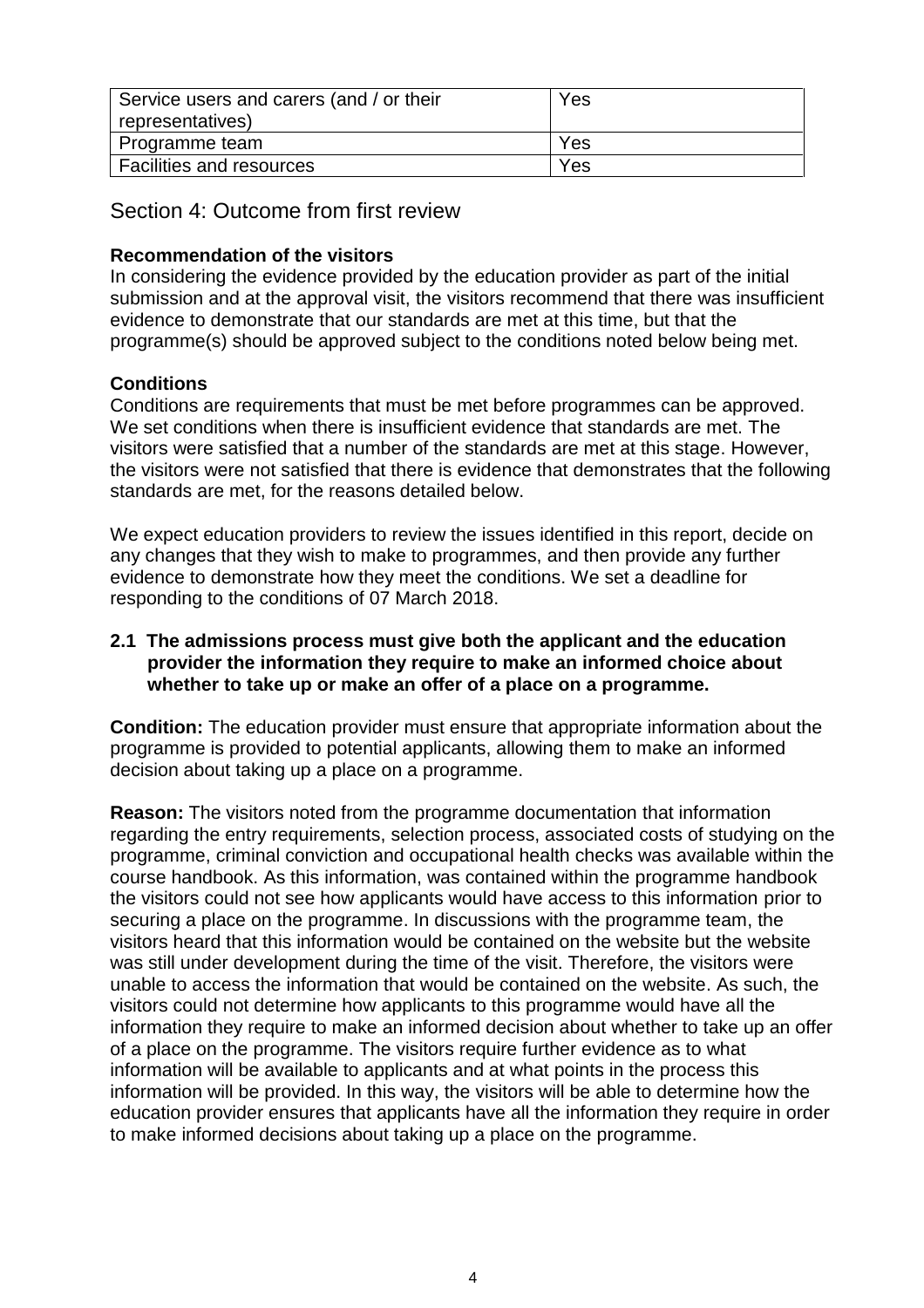**3.3 The education provider must ensure that the person holding overall professional responsibility for the programme is appropriately qualified and experienced and, unless other arrangements are appropriate, on the relevant part of the Register.**

**Condition:** The education provider must ensure that there is a process in place to appoint an individual with overall professional responsibility for the programme who is appropriately qualified and experienced.

**Reason:** The visitors noted from the staff curriculum vitae, that there was an individual appointed who was appropriately qualified and experienced for the role of a programme leader for the Physiotherapy course. In discussions with the programme team, the visitors heard that there is a process in place to appoint a programme leader. As this, was not contained within the documentation the visitors could not see the details of how this process would work in practice. Specifically, the visitors could not determine what criteria would be applied through the process that would ensure that any person hired for the role, would be appropriately qualified, experienced and unless other arrangements are appropriate, on the relevant part of the register. The visitors require further evidence to demonstrate what process is in place to appoint an individual to the role. In this way, the visitors can determine whether there is a robust process in place to appoint an appropriate individual and whether this standard is met.

### **3.12 The resources to support learning in all settings must be effective and appropriate to the delivery of the programme, and must be accessible to all learners and educators.**

**Condition:** The education provider must submit further evidence to show that the correct information is presented to learners and hence the resources are in place to effectively support the required learning and teaching activities for this programme.

**Reason:** The visitors noted that there was some inaccurate information contained within the documentation provided regarding HCPC requirements. For example, the documentation indicates that the HCPC require a student to staff ratio of 15:1, however this is not an HCPC requirement. The visitors heard that this was an error in the documentation and the education provider intends to amend it to reflect the correct information. The education provider also acknowledged that they would need to amend any references to the accreditation of programmes by the HCPC to state that the HCPC approves programmes. The visitors also noted that the skills matrix document was incomplete. The education provider noted that this was a printing error and would amend the documentation. Additionally, the visitors noted a reference to the number of hours that the HCPC require for learners to achieve. However, the HCPC does not have any such requirement. Consequently, the visitors require further evidence which demonstrates that the documentation has been amended to reflect the correct information:

- the HCPC approve programmes rather than accredit;
- the HCPC does not stipulate a 15:1 student to staff ratio;
- the skills matrix must accurately reflect all the competencies; and
- the HCPC do not state a requirement for the number of placement hours a learner must achieve.